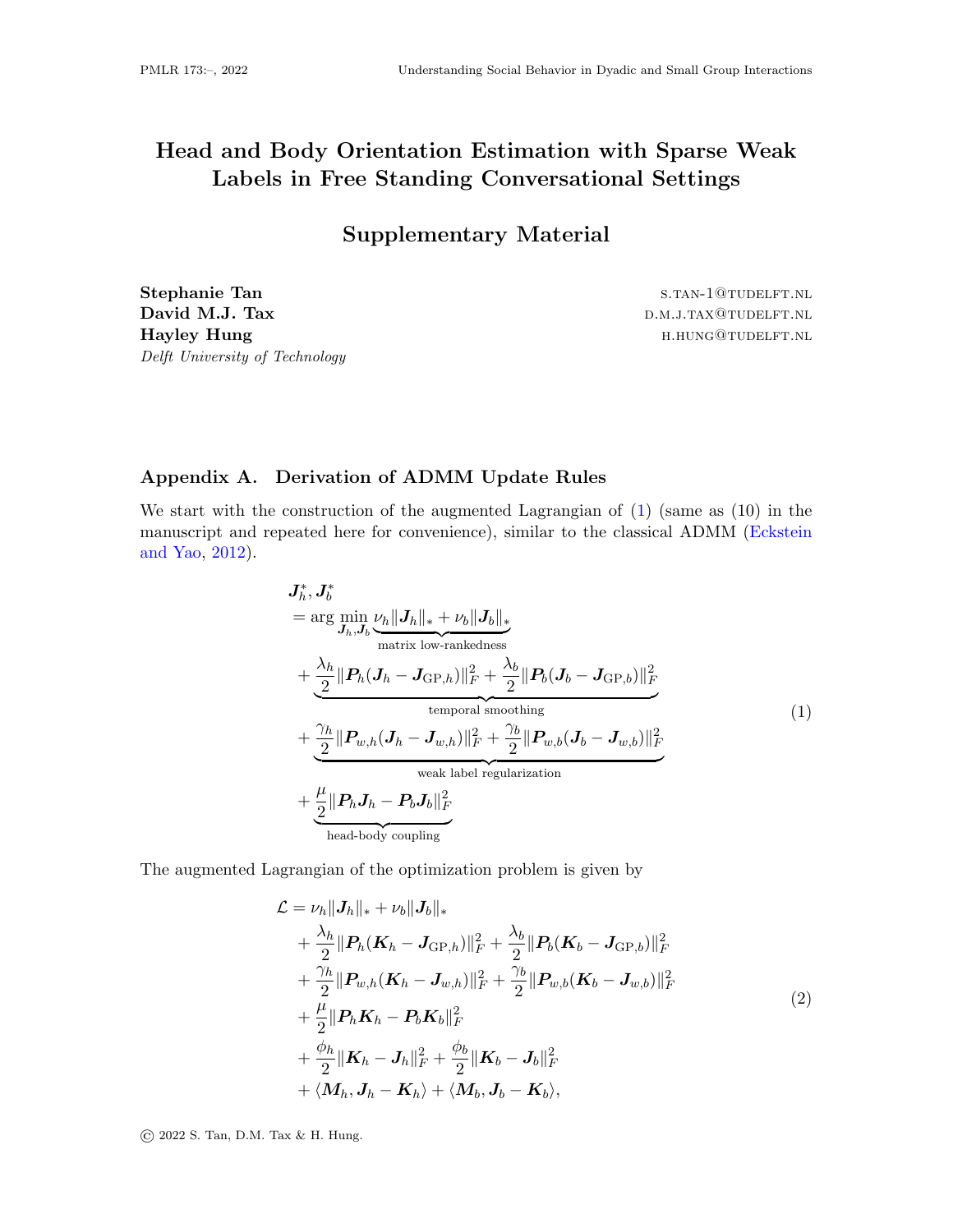## Tan Tax Hung

where  $K_h$  and  $K_b$  are auxiliary variables that allow the decoupling of the optimization of  $J_h$  and  $J_b$ ; and  $M_h$  and  $M_b$  are Lagrange multiplier matrices. The operator  $\langle \cdot, \cdot \rangle$  denotes the inner product of two matrices. The update rules are similar to those of the ADMM with scaled dual variables [\(Boyd et al.,](#page-2-1) [2011\)](#page-2-1), and modified for our application. In this context, the update rules at the  $k$ -th iteration are given by

$$
(\mathbf{J}_{h}^{k+1}, \mathbf{J}_{b}^{k+1}) = \arg\min_{\mathbf{J}_{h}^{k}, \mathbf{J}_{b}^{k}} \nu_{h} \|\mathbf{J}_{h}^{k}\|_{*} + \nu_{b} \|\mathbf{J}_{b}^{k}\|_{*} + \frac{\phi_{h}}{2} \|\mathbf{K}_{h}^{k} - \mathbf{J}_{h}^{k}\|_{F}^{2} + \frac{\phi_{b}}{2} \|\mathbf{K}_{b}^{k} - \mathbf{J}_{b}^{k}\|_{F}^{2} + \langle \mathbf{M}_{h}^{k}, \mathbf{J}_{h}^{k} - \mathbf{K}_{h}^{k} \rangle + \langle \mathbf{M}_{b}^{k}, \mathbf{J}_{b}^{k} - \mathbf{K}_{b}^{k} \rangle
$$
\n(3)

$$
(\mathbf{K}_{h}^{k+1}, \mathbf{K}_{b}^{k+1})
$$
  
\n
$$
= \arg \min_{\mathbf{K}_{h}^{k}, \mathbf{K}_{b}^{k}} \frac{\mu}{2} ||\mathbf{P}_{h} \mathbf{K}_{h}^{k} - \mathbf{P}_{b} \mathbf{K}_{b}^{k}||_{F}^{2}
$$
  
\n
$$
+ \frac{\lambda_{h}}{2} ||\mathbf{P}_{h} (\mathbf{K}_{h}^{k} - \mathbf{J}_{\text{GP},h})||_{F}^{2} + \frac{\lambda_{b}}{2} ||\mathbf{P}_{b} (\mathbf{K}_{b}^{k} - \mathbf{J}_{\text{GP},b})||_{F}^{2}
$$
  
\n
$$
+ \frac{\gamma_{h}}{2} ||\mathbf{P}_{w,h} (\mathbf{K}_{h}^{k} - \mathbf{J}_{w,h})||_{F}^{2} + \frac{\gamma_{b}}{2} ||\mathbf{P}_{w,b} (\mathbf{K}_{b}^{k} - \mathbf{J}_{w,b})||_{F}^{2}
$$
  
\n
$$
+ \frac{\phi_{h}}{2} ||\mathbf{K}_{h}^{k} - \mathbf{J}_{h}^{k+1}||_{F}^{2} + \frac{\phi_{b}}{2} ||\mathbf{K}_{b}^{k} - \mathbf{J}_{b}^{k+1}||_{F}^{2}
$$
  
\n
$$
+ \langle \mathbf{M}_{h}^{k}, \mathbf{J}_{h}^{k+1} - \mathbf{K}_{h}^{k} \rangle + \langle \mathbf{M}_{b}^{k}, \mathbf{J}_{b}^{k+1} - \mathbf{K}_{b}^{k} \rangle
$$

$$
\boldsymbol{M}_h^{k+1} = \boldsymbol{M}_h^k + \phi_h(\boldsymbol{J}_h^{k+1} - \boldsymbol{K}_h^{k+1})
$$
\n<sup>(5)</sup>

$$
M_b^{k+1} = M_b^k + \phi_b (J_b^{k+1} - K_b^{k+1})
$$
\n(6)

We sketch the approach on how to solve for  $(J_h^{k+1})$  $\bm{J}_h^{k+1}, \bm{J}_b^{k+1}$  $b<sub>b</sub><sup>k+1</sup>$  here for completeness. Separating and rearranging the head and body expressions for  $(J_h^{k+1})$  $\bm{J}_h^{k+1}, \bm{J}_b^{k+1}$  $\binom{k+1}{b}$  which are the  $k_{th}$ iteration, we have

<span id="page-1-0"></span>
$$
J_h^{k+1} = \arg\min_{J_h} \frac{\nu_h}{\phi_h} ||J_h||_*
$$
  
+ 
$$
\frac{1}{2} \left\| \frac{1}{\phi_h} \mathbf{M}_h^k + \mathbf{J}_h - \mathbf{K}_h^k \right\|_F^2 - \frac{1}{2\phi_h} \langle \mathbf{M}_h^k, \mathbf{M}_h^k \rangle,
$$
 (7)

and analogously for  $J_h^{k+1}$  $b<sup>k+1</sup>$ . According to derivations by [Cai et al.](#page-2-2) [\(2010\)](#page-2-2) and [Alameda-](#page-2-3)[Pineda et al.](#page-2-3) [\(2015\)](#page-2-3), the solution of [\(7\)](#page-1-0) arises from singular value decomposition of matrix  $\mathbf{K}_h^k - \frac{1}{\phi_h} \mathbf{M}_h^k$ , resulting in

$$
\mathbf{J}_h^{k+1} = \mathbf{U}_h S_{\frac{\nu_h}{\phi_h}}(\mathbf{D}_h) \mathbf{V}_h^{\top},\tag{8}
$$

where  $S_{\frac{\nu_h}{\phi_h}}$  is the shrinkage operator on the diagonal matrix. It follows analogously for  $\bm{J}_h^{k+1}$  $b^{k+1}$ .

Lastly we obtain the update rules for  $\mathbf{K}_{h}^{k+1}$  and  $\mathbf{K}_{b}^{k+1}$  by taking the derivative of [\(2\)](#page-0-1) with respect to  $k_h$  and  $k_b$ , which are the row-vectorization form of  $K_h$  and  $K_b$ . The expressions are as follows: